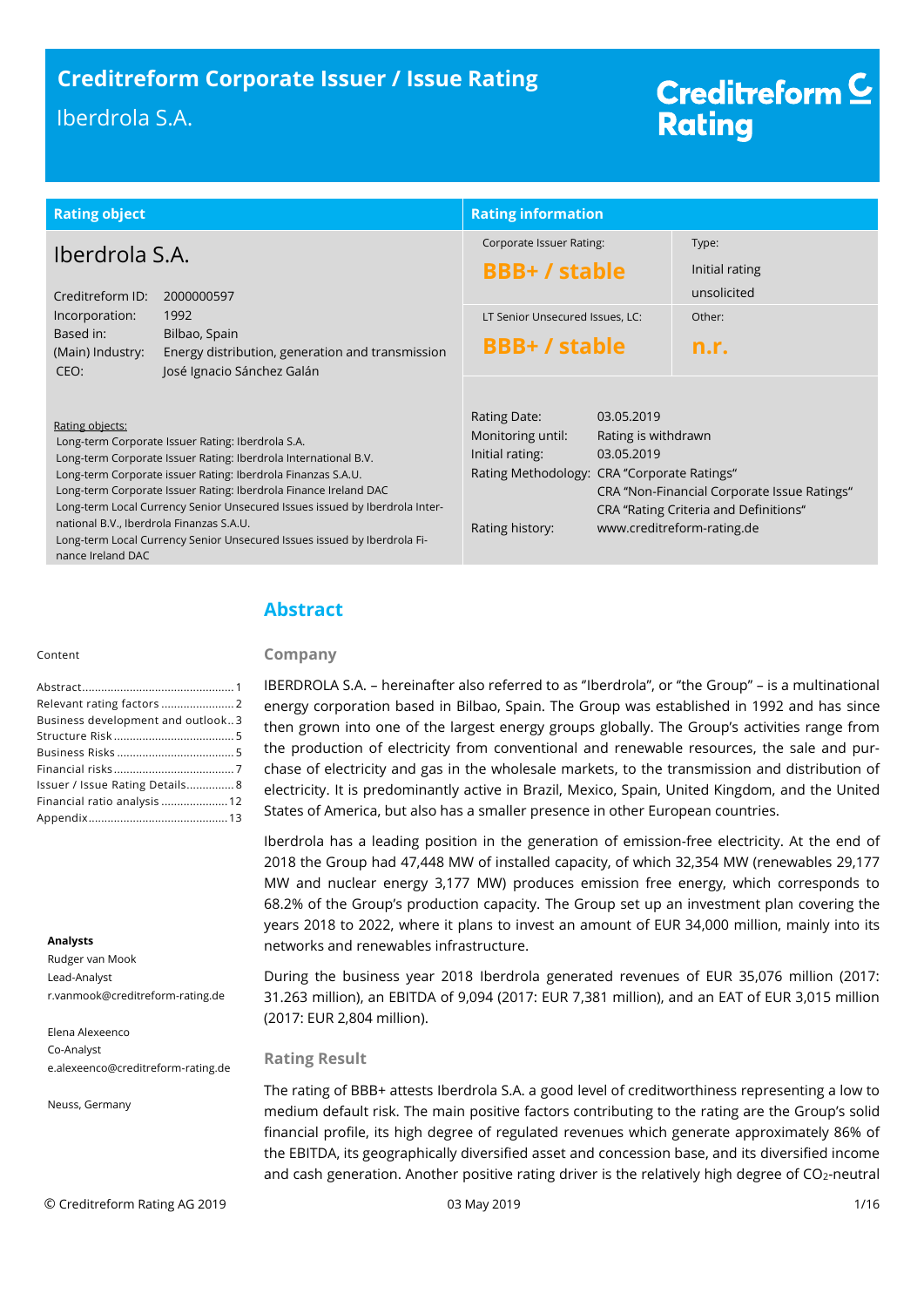energy the Group already produces, thus reducing the need for investment in the restructuring of its generation capacity towards different energy sources in the future. Regulatory risks which stem from the high degree of regulated EBITDA in the Renewables and Network business divisions, exposure to adverse weather conditions (wind and water resources), its activities in developing countries, exposure to market price and volume risk, and its 2018-2022 investment plan which will cause large cash outflows over the coming years have a dampening effect on the rating.

## **Outlook**

The one-year outlook of the rating is stable. We expect a stable development of the Group with continuing strong EBITDA and cash flow generation. This outlook is based on the assumption of stable regulatory frameworks in the countries where Iberdrola operates, combined with its high degree of regulated revenues and EBITDA.

# <span id="page-1-0"></span>**Relevant rating factors**

Table 1: Financials of Iberdrola S.A.(Group) l Source: Iberdrola S.A. consolidated annual report 2018, standardized by CRA

| Iberdrola S.A.                                                                                                | <b>CRA Standardized Figures</b> |         |  |
|---------------------------------------------------------------------------------------------------------------|---------------------------------|---------|--|
| Selected key figures of the financial<br>statement analysis<br><b>Basis: Annual accounts of 31.12. (IFRS,</b> |                                 |         |  |
| Group)                                                                                                        | 2017                            | 2018    |  |
| Sales (million EUR)                                                                                           | 31,263                          | 35,076  |  |
| EBITDA (million EUR)                                                                                          | 7,381                           | 9,094   |  |
| EBIT (million EUR)                                                                                            | 2,972                           | 5,438   |  |
| EAT (million EUR)                                                                                             | 2,804                           | 3,014   |  |
| Total assets (million EUR)                                                                                    | 101,382                         | 103,665 |  |
| Equity ratio (%)                                                                                              | 42.90                           | 43.53   |  |
| Capital lock-up period (days)                                                                                 | 60.93                           | 56.49   |  |
| Short-term capital lock-up (%)                                                                                | 34.06                           | 28.55   |  |
| Neb Debt / EBITDA adj. (Factor)                                                                               | 7.70                            | 6.14    |  |
| Return on investment (%)                                                                                      | 4.03                            | 4.33    |  |
| Ratio of interest expense to debt (%)                                                                         | 2.42                            | 2.82    |  |

#### Note:

**General Rating Factors** summarize key issues which – in the view of the analysts as of the date of the rating –have a significant or longterm impact on the rating, positive (+) as well as negative (-).

**Excerpts from the financial ratios** 

+ Increasing EBTDA and EBIT Strong equity ratio Sufficient Liquidity

> - Increasing ratio of interest expense to debt - Increase in net debt

**analysis 2018**

# **General Rating Factors**

- Diversified geographical asset and concession base
- Diversified income generation
- $+$  High degree of CO<sub>2</sub> free electricity generation
- + High degree of regulated revenues and EBITDA
- Good access to financial markets
- Sound financial profile
- Capital-intensive business
- Exposure to market prices
- Exposure to currency fluctuations (especially in emerging markets)
- Increased country risks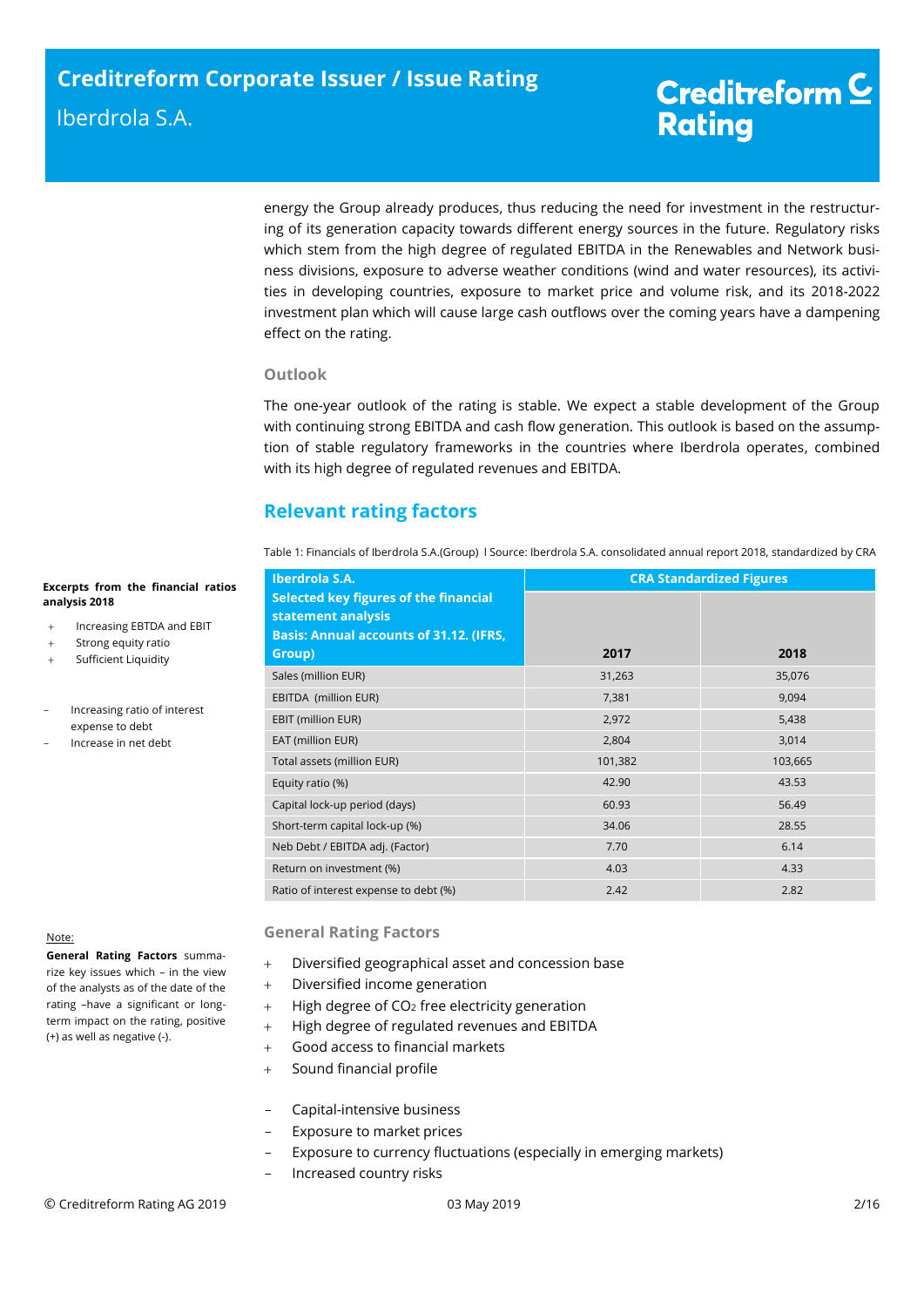- Demand and price risk mainly in the Deregulated business
- Weather-dependent (water and wind resources)
- Regulatory risks

# **Current Rating Factors 2018**

- + Strong operational performance
- Effects of the incorporation of Neoenergia
- Ahead of its targets in the 2018 2022 Investment plan
- Currency devaluations against the EUR affecting consolidated revenues and profit

## **Prospective Rating Factors**

- Realizing the goals set in the investment plan 2018 2022
- + Improvement of financial key figures
- + Improved market conditions
- Decreasing operative margins
- Negative regulatory developments
- Deteriorating financial key figures

## **Best-case scenario**

In our best case scenario for one year, we assume a rating of A-. This could be the case if the investment plan is executed as foreseen, the operating performance remains strong, and the financial key figures such as Net debt / EBITDA adj. improve.

## **Worst-case scenario**

In our worst-case scenario for one year, we assume a rating of BBB. This could be the case if operational margins deteriorate and if the investment plan 2018 – 2022 falls behind schedule, resulting in cost overruns which might result in a higher leverage.

# <span id="page-2-0"></span>**Business development and outlook**

During the 2018 business year Iberdrola generated revenues of EUR 35,076 million (2017: 31,263 million), a gross margin of EUR 15,435 million (2017: EUR 13,364 million), an EBITDA adj. of 9,094 million (2017: EUR 7,381 million), and an EAT of EUR 3,015 million (2017: EUR 2,804 million). The increase in revenues, gross margin, EBITDA adj., EBIT and EAT in comparison to the previous business year was mainly due to strong operational performance in all segments and due to the incorporation of Neoenergia in 2017. All three major segments reported double-digit growth figures. As a result, the gross margin grew by 15.5% from last year's figure.

The Networks business is the largest contributor to the gross margin with EUR 7,641 million, with a reported growth of 12.6%. The segment experienced growth in all of the countries where it operates (Spain +5.3%, United Kingdom +4.1%, United States +0.9%), the biggest contributor being Brazil due to the incorporation of Neoenergia in the third quarter of 2017, which increased its gross margin by 78,8% to EUR 1.530 million. The incorporation of Neoenergia

**Current Rating Factors** are the key factors that have, in addition to the Underlying Rating Factors, an impact on the current rating.

**Prospective Rating Factors** are factors and possible events which – in the view of the analysts on the date of the rating – would most likely have a stabilizing or positive effect (+) or a weakening or negative effect (-) on future ratings if they occurred. This is not a full list of possible future events with potential relevance for future ratings. Circumstances can arise that are not included in the list of prospective factors, whose effects are impossible to assess at the time of the rating, either because these effects are uncertain or because the underlying events are deemed unlikely to occur.

Best case: A-

Worst case: BBB

#### Note:

The scenarios are based on the information available at the time of the rating. Within the forecasted horizon, some circumstances could occur that would lead to a rating change out of the indicated range.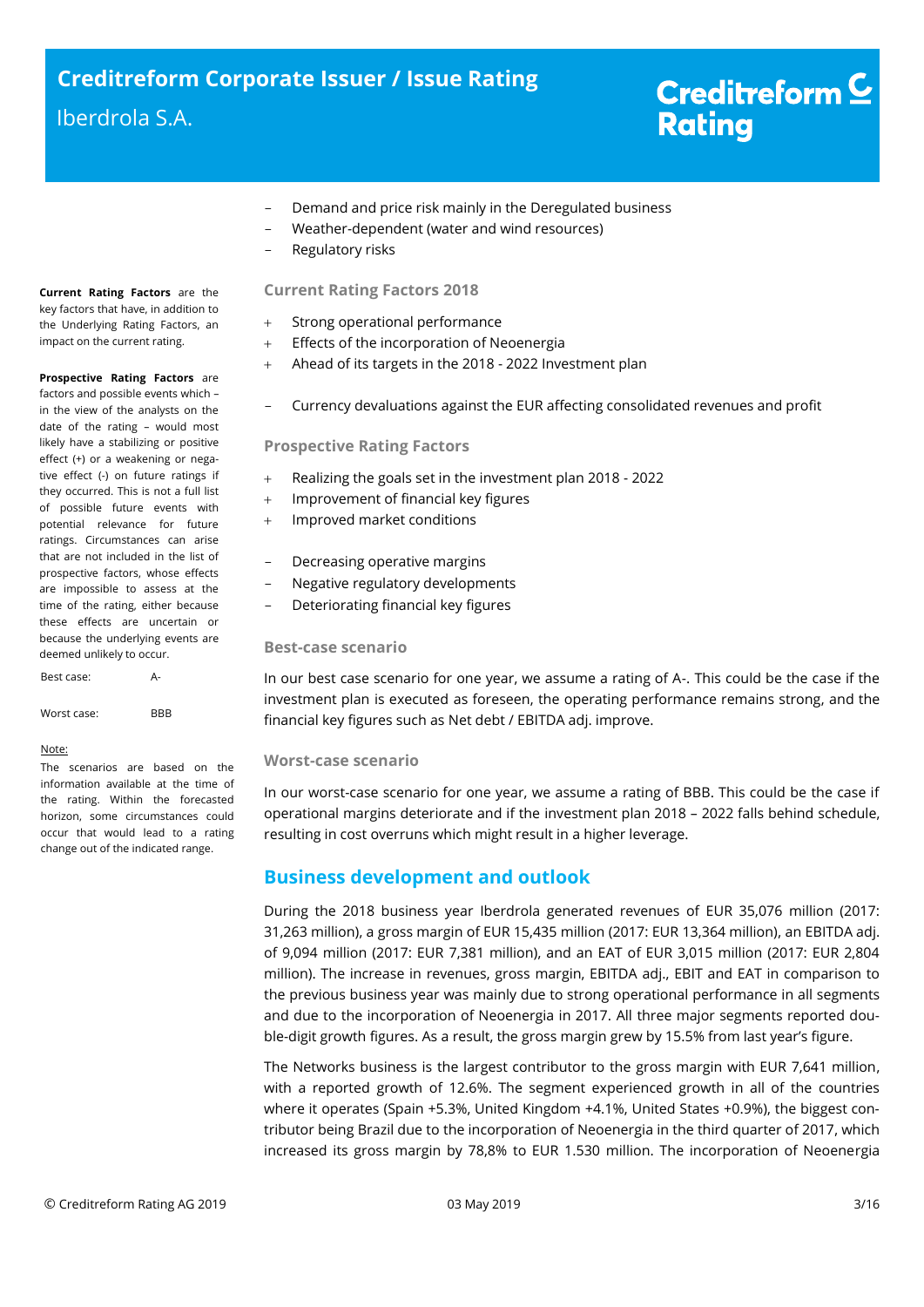caused a positive effect of EUR 784 million, reduced by EUR 145 million due to the depreciation of the Brazilian Real against the Euro.

The gross margin in the Renewables business segment increased by 29.4% to EUR 3,611 million. This was the result of positive development in its markets. The growth was primarily generated by positive development in Spain (+34,6%) to EUR 1,580 million and the U.S. (+17,7%) to EUR 644 million, largely due to an increase in production of hydroelectric and wind power. Furthermore, the Deregulated business segment (+10.9%) grew to EUR 4,168 million due to positive performance in all of the countries. Better margins were realized in Spain (+5.3%, up to EUR 2,415 million) and in the U.K (+16.2%, up to EUR 863 million). Sales margins recovered in Mexico (+ 17%, up to EUR 756 million) due to the progress of IPP projects, and in Brazil (+78.7%, up to EUR 134 million) mainly due to the incorporation of Neoenergia. Growth in all three segments was dampened by the negative currency effects of the Brazilian Real, the U.S. Dollar and the Pound Sterling against the Euro.

Table 2: The Development of individual corporate divisions I Source: Consolidated annual accounts of Iberdrola S.A:

| Iberdrola S.A. according to individual corporate divisions in 2018 |                                    |                                      |                                       |                                   |  |
|--------------------------------------------------------------------|------------------------------------|--------------------------------------|---------------------------------------|-----------------------------------|--|
| In million, EUR                                                    | <b>Networks</b><br><b>business</b> | <b>Renewables</b><br><b>business</b> | <b>Deregulated</b><br><b>business</b> | <b>Other</b><br><b>businesses</b> |  |
| Gross Margin                                                       | 7.641                              | 3,611                                | 4.168                                 | 58                                |  |
| <b>EBITDA</b>                                                      | 4.915                              | 2,445                                | 2,038                                 | 29                                |  |

The good performance of all segments resulted in an increase of EBTIDA by 27.7% to EUR 9,349 million. The incorporation of Neoenergia as of September 2017 increased the EBITDA in total by 570 million during the 2018 business year. Negative currency effects decreased the EBITDA by EUR 252 million. Adjusted by these effects, EBITDA increased by 23.4%. The EAT of the Group rose to EUR 3,014 million, an increase of EUR 210 million despite several positive non-recurring events during the 2017 business year that favorably affected net profit in comparison to the same period last year.

Also during the first quarter of 2019 the Group reported growth in all of its segments. The gross margin and EBITDA grew by 17.8% and 11.9% respectively year-on-year to EUR 2,599 million. Net profit also rose by 15.0%. The Networks business segment improved its gross margin by 9.6% mainly due to higher demand and to tariff revisions in Brazil (Coelba and Cosern) which were implemented in May 2018. The Renewable business segment increased its gross margin by 6.6% to EUR 1,007 million despite the decrease of 13.8% in Spain due to lower wind and hydroelectric output. This was offset by good operational performance in the other countries. The Deregulated business segment increased its growth by 7.3% to EUR 1,158 million. The higher gross margin was mainly a result of an increase of 21.4% in Spain due to increased production and income, and as a result of an increase in Mexico due to higher installed capacity, partially offset by the sale of thermal generation assets in the UK in 2018 and a non-recurring effect in Brazil.

The Group updated its investment plan for the period of 2018 - 2022, during which it intends to invest EUR 34,000 million to increase and solidify its regulatory and long-term contracted EBITDA base and to further increase its emissions-free production of electricity. During the 2018 business year the Group invested EUR 5,320 million. During the period 2018 – 2022 the Company plans to allocate approximately 86% of its investments in to regulated or long-term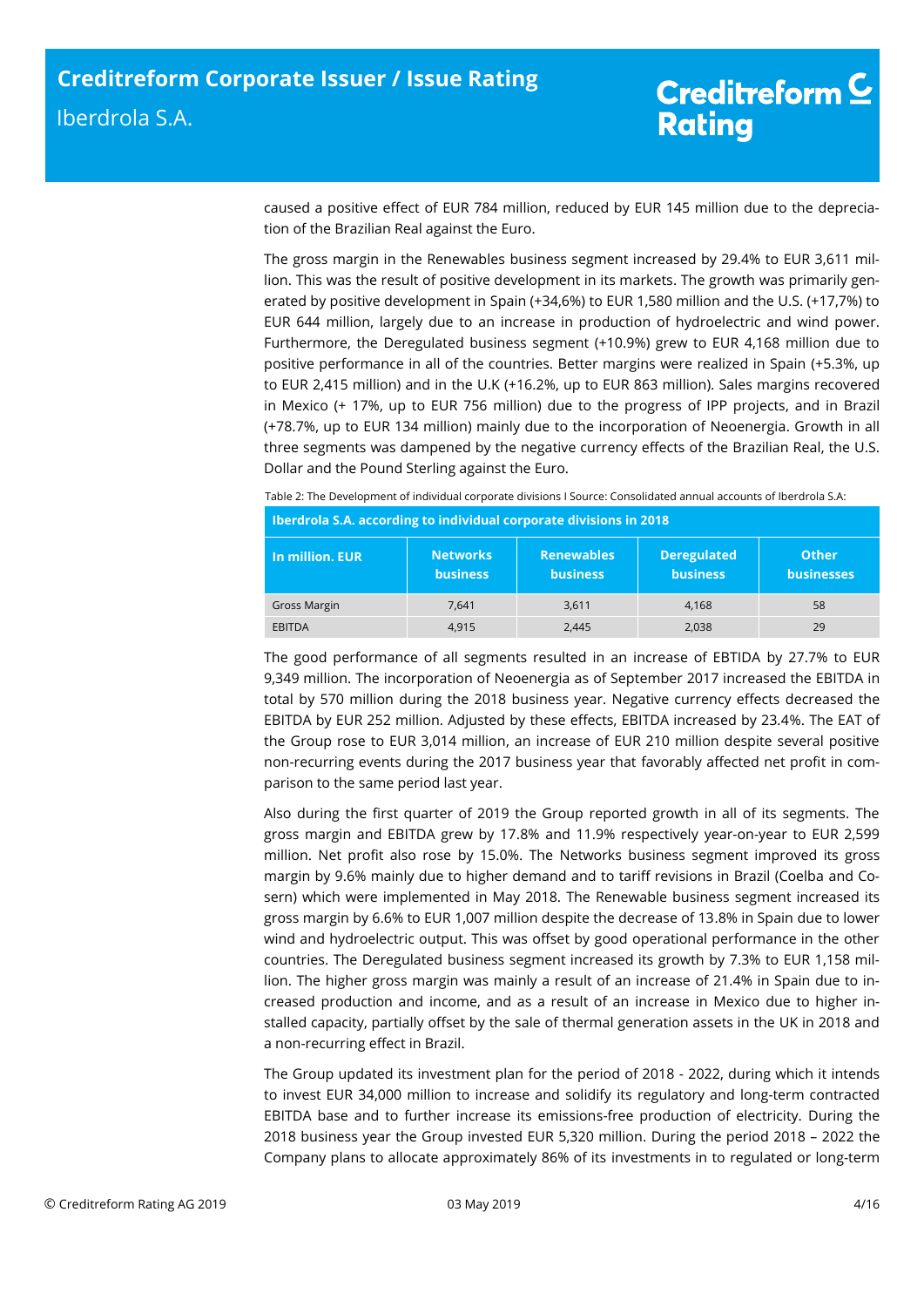contracted activities. EUR 16,000 million (47%) is to be invested in Networks, EUR 13.300 million (39%) in Renewables, EUR 3,800 million (11%) in the Deregulated business segment, and EUR 900 million (3%) into the Corporation and Others segment. During the first quarter of 2019 the Group's investments amounted to EUR 1,190 million, of which 86% was invested in the Networks and Renewable business segments which is in line with the Group's strategy.

The Company has projected that its EBITDA will exceed EUR 12,000 million by 2022 and its net profit is projected to range between EUR 3.700 and EUR 3.900 million. The investment plan and the projected dividends for the period until 2022 will be largely funded by its cash flows from operations (82%), 11% by taking up some additional debt, and 7% by asset rotation.

We believe that the Group has developed favorably over the course of the last two years. The Group generated organic growth due to strong operational performance, but also inorganic growth due to the incorporation of Neoenergia S.A. The incorporation of Neoenergia caused the Networks business segment to grow significantly, thereby increasing its regulatory EBITDA base, which is in line with the Group's strategy.

# <span id="page-4-0"></span>**Structural Risk**

<span id="page-4-1"></span>Iberdrola S.A. is a public limited company under Spanish law and is headquartered in Bilbao, Spain. The Company is listed on the IBEX-35 and the European EURO-Stoxx-50 index under Iberdrola, and is also listed through Avangrid on the New York Stock Exchange. The Group counted 34,078 employees at the end of 2018.

The Group's holding company (Iberdrola S.A.) determines the overall strategy of the Group. These sub-holding companies are mainly organized by the country in which they operate. These (national) sub-holding companies have their own Board of Directors, CEOs and internal auditing processes. Their main task is to implement and to monitor the general policies, strategies and directives ordered by the Group in accordance with the country-specific legislation in which the sub-holding operates. The Group mainly operates in six countries: Spain, Brazil, United Kingdom, United States of America, Mexico and Portugal, through their national subholdings which in turn hold the regional operative entities.

The Group's sub-holding Companies are:

- Iberdrola España S.A.U. (100% ownership)
- Scottish Power Ltd. (100% ownership)
- Avangrid Inc. (81,50% ownership)
- Neoenergia S.A. (52,45% ownership)
- Iberdrola México S.A. de C.V. (100% ownership)
- Iberdrola Participaciones S.A.U. (100% ownership)
- Iberdrola energía Internacional S.L.U.(100% ownership)

During the 2017 business year, the Group incorporated Neoenergia S.A. into its scope of consolidation by raising its shareholding to 52.45% from 39%. The Group incorporated all of the activities and assets of ELEKTRO Holding into Neoenergia S.A. Simultaneously, Neoenergia executed a capital increase which was fully subscribed by the Iberdrola Group, thereby raising its shareholding in Neoenergia to 52.45%. Neoenergia is a Brazilian integrated energy company which is active in the distribution, generation, trading and transmission of energy.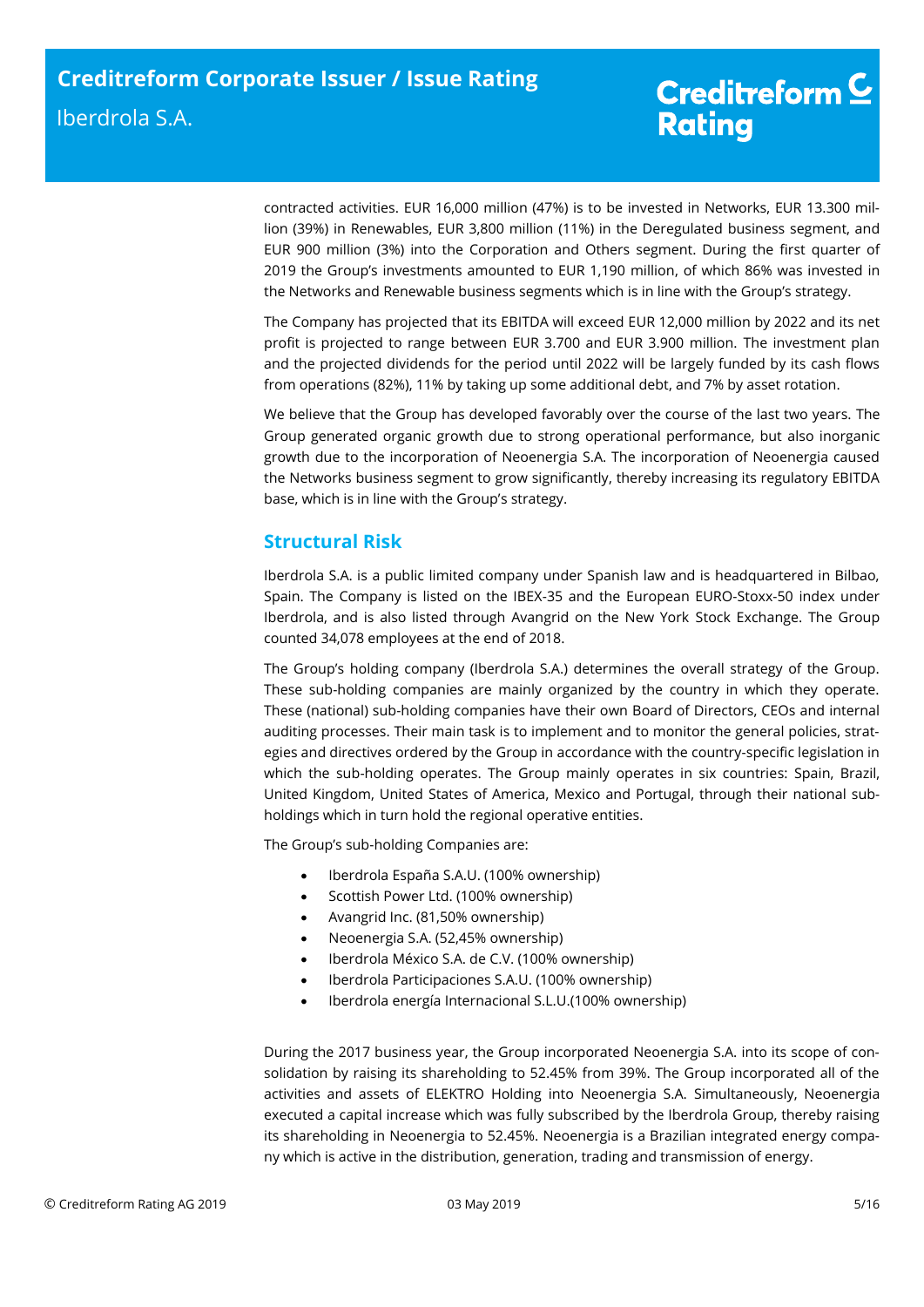The largest shareholders as of 31.12.2018 were Qatar Investment authority (8.65% of direct voting rights), Norges Bank (3.33% of direct voting rights), and Blackrock Inc. (5.13% indirect voting rights).

We consider the structural risk profile of Iberdrola to be stable. The activities of the group are generally guided by regulatory requirements and frameworks. We therefore believe that the fact that the Group has a decentralized corporate governance structure with sub-holding companies at a national level which implement and monitor group level strategies in accordance with the countries' specific legislation and regulatory frameworks is positive. The incorporation of Neoenergia into the Group is in line with its strategy, seeing that the Company is predominantly involved in regulated activities. We do not see any risks that could arise from the Company's corporate structure.

# **Business Risks**

The Company operates in the energy industry, and its main activities are the production of electricity from both renewable and conventional energy sources, the sale and purchase of electricity and gas in wholesale markets, the transmission and distribution of electricity, retailing of electricity and gas, as well as related activities, mainly in the energy sector. The Group divided its activities into four different business segments: Network business, Deregulated business, Renewable business, and Other businesses, which includes non-power businesses.

In the Networks business segment the Company operates in Brazil, the United Kingdom, the Unites States of America and Spain. The Group's activities comprise the distribution and transmission of mainly electricity and the distribution of gas in the United States. The Networks business is regulated by regulatory cycles which determine the tariffs for the distribution and transmission of energy and gas. The duration and conditions of all regulatory cycles differ per country, which reduces the risk of regulatory changes in the framework. The average duration of regulatory cycles amounts to 5.5 years.

The Renewables segment had a capacity of 29,177 MW (2017: 29,113 MW) as of 31.12.2018, of which 16,215 MW was wind-energy (56%, onshore and offshore), 12,555 MW hydroelectric (43%), and 406 MW (1%) solar and other renewable energy sources. The existing installed renewable capacity is geographically diversified. The majority of electricity from renewable sources is sold through long-term contracts (PPA's – Power Purchase Agreements) where volumes and prices are agreed upon for longer periods of time, thereby reducing market price and volume risk.

As of 31.12.2018, the Deregulated business segment had an installed capacity of 18,271 MW (2017: 19,334 MW), of which 12,885 MW (71%) was gas combined cycle, 3,177 MW (17%) nuclear power, 1,335 MW (7%) from cogeneration, and 874 MW (5%) from coal. The Deregulated business is, in contrast to the Renewables and Networks business segments, more exposed to general market conditions (volume and price risks) and commodity risks (coal, nuclear fuel etc.) The reduction of 1,814 MW is mainly due to the sale of the UK asset Drax representing 2,000 MW.

The Group generates 86% of its EBITDA from regulatory activities or long-term contracts (PPA's), which significantly reduces its exposure to general market conditions such as price and volume risks. Additionally, the Group's EBITDA is well-diversified both geographically and by its activities. Iberdrola generates approximately 38% of its EBITDA in Spain, 19% in the UK, 21% in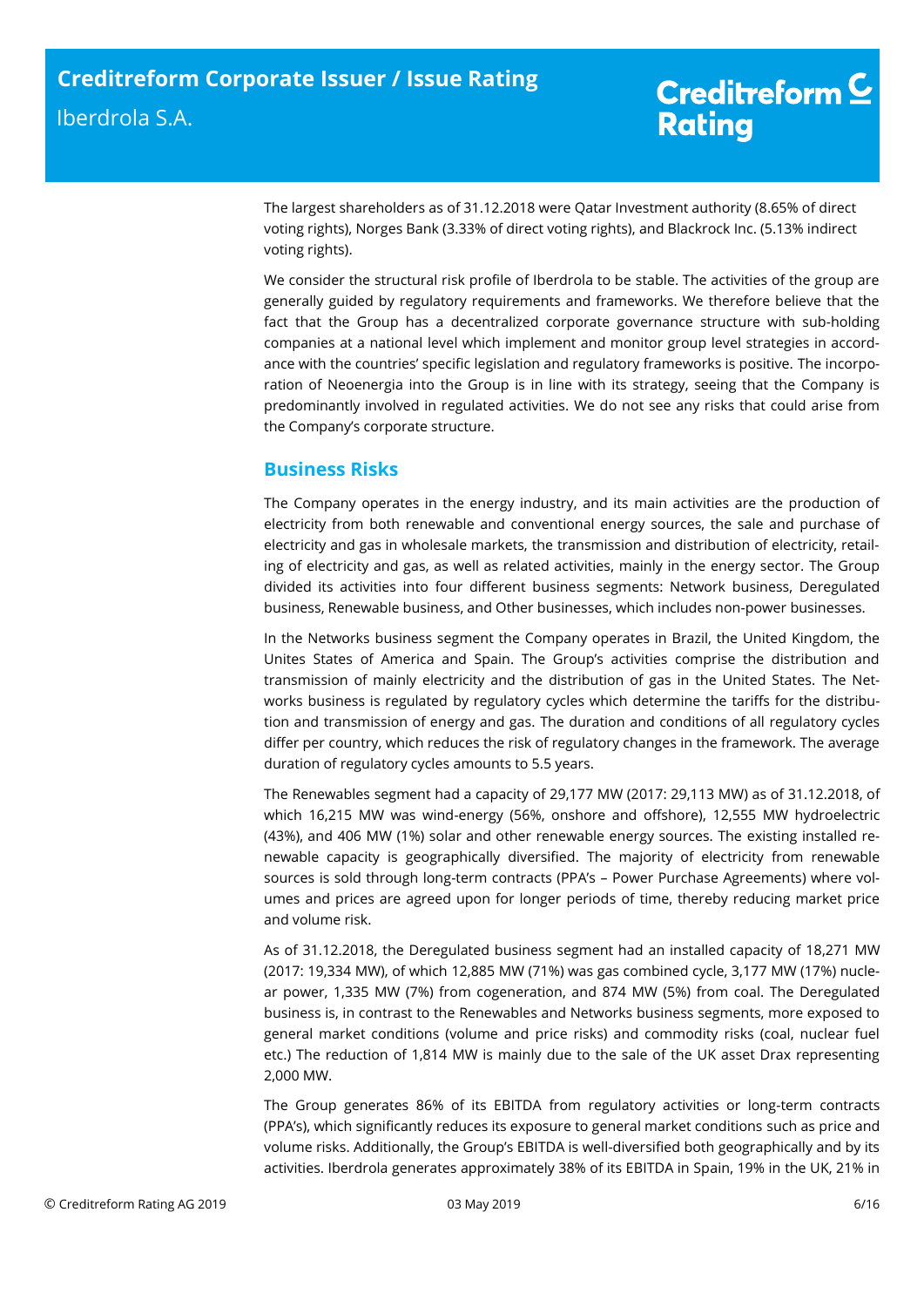the US, 13% in Brazil and 8% in Mexico, which reduces its exposure to regulatory changes. During the 2018 business year the Group generated adj. EBITDA of EUR 9,094 million, of which EUR 4,915 million was generated by the Network business and EUR 2,445 million by the Renewables business. As of 31.12.2018 the Group had 44,104 MW installed generation capacity, of which 68.2% was emission-free energy, while operating at a very low variable cost.

According to a peer comparison published by PWC France in December 2018, the Group has one of the lowest CO<sup>2</sup> emissions per MWh in the industry. According to Iberdrola's updated 2018 - 2022 business plan, the majority (86%) of the scheduled capex will be allocated to Networks and Renewables, thereby further reducing its output of CO<sub>2</sub> per MWh.

In the event of a hard Brexit, the United Kingdom would leave the European Union without an agreement and it would become subject to cross-border WTO regulations. What the exact long-term implications will be for Britain and Iberdrola remains unclear until there is a final decision. To prepare for these events, IBERDROLA has implemented a number of measures, and monitors the ongoing developments with regard to Brexit. According to the plan update of Iberdrola, a hard Brexit would have no direct or immediate material impact on its updated investment plan 2019 – 2022. The currency translation risks caused by Brexit have already been hedged for 2019.

We assess Iberdrola's business risk profile as low to moderate; the main reason for this is its high proportion of EBITDA generated by regulated business activities and through long term contracts, which reduces the exposure to general market risks significantly. Having a high degree of regulatory activities, however, exposes Iberdrola to political and regulatory changes which could adversely affect the Group. The risk profile of the Group is also increased due to its relatively high percentage of activities in emerging economies. The Group's EBITDA and asset base are geographically well-diversified, thus mitigating the potential impact of these risk factors. The Group is well-positioned in its energy mix, with one of the lowest CO<sub>2</sub> output per unit of MWh, thereby lowering the risks of being required to modernize its entire energy mix in order to comply with regulations.

# <span id="page-6-0"></span>**Financial risks**

For analytical purposes, CRA adjusted the original values in the financial statements in the context of its financial ratio analysis. Contrary to our normal practice, we deducted the goodwill shown on the balance sheet from equity only by 50%, suggesting a certain recoverability of goodwill. The following descriptions and indicators are based primarily on these adjustments.

The group has a solid adjusted equity ratio of 43.53% (2017:42.90%). The inherently high capital intensity of its assets (84.97%) is customary in the industry. Due to the Group's high capital intensity, ongoing capital expenditure is required. For the period of 2018 – 2022 the Group foresees to invest EUR 6,800 million on average per year.

The Group has a solid financing structure with a well-diversified maturity and currency profile. The Group strives to ensure funding of the business in the currency of the countries where it operates. This method of natural hedging reduces its exposure to currency risks. As of 31.12.2018, the Group's financial debt amounted to EUR 37,327 million (2017: EUR 36,690 million). The Group has a well-diversified maturity profile. During the 2019 financial year, EUR 6,575 million will reach maturity, EUR 15,949 million will mature between 2020 and 2023, and EUR 14.803 million will mature in 2024 or later. 28% of the outstanding debt of the Group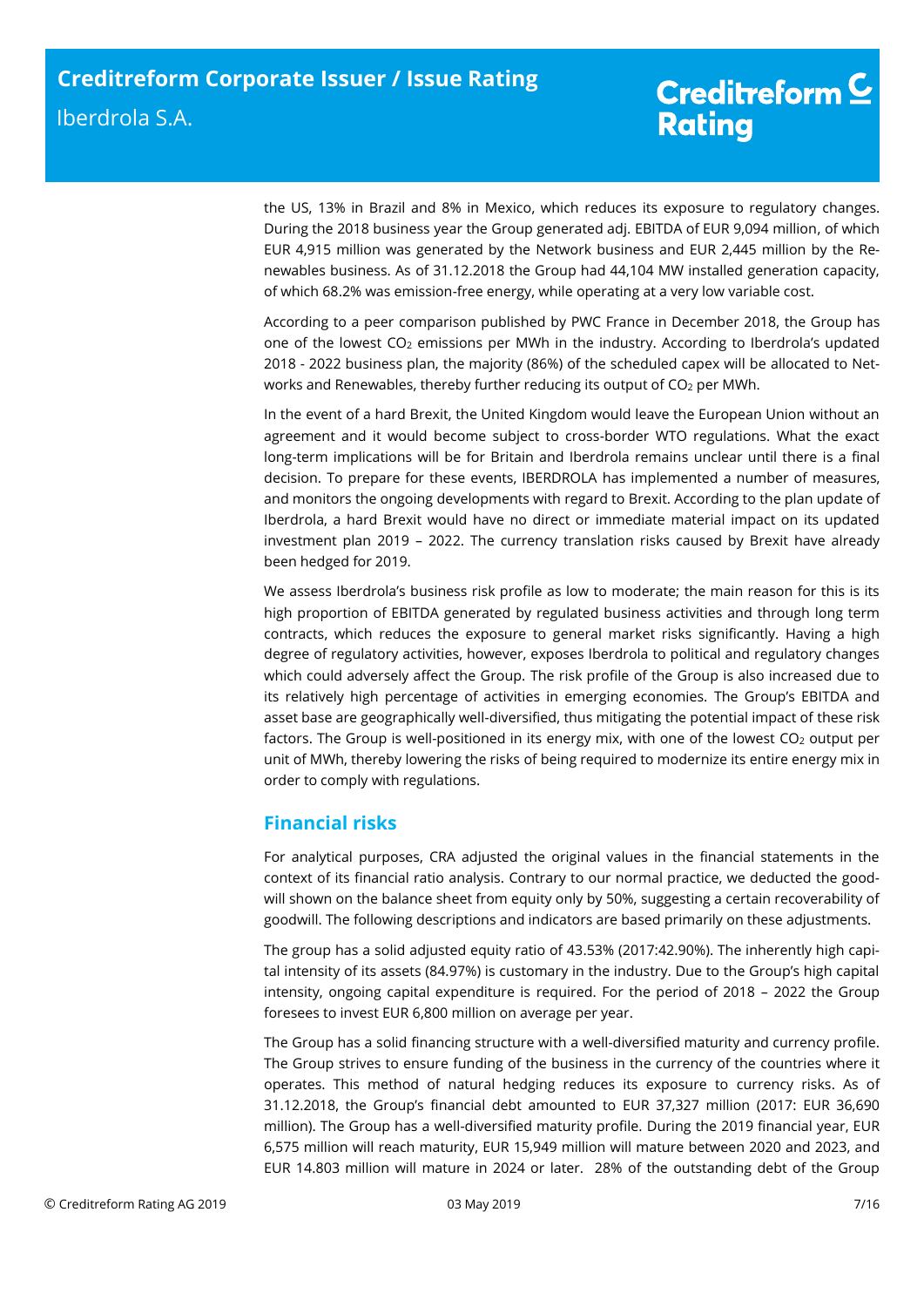currently has a subordinated status. The Group aligned its debt maturity profile with an average of 6 years to the regulatory cycles which have an average cycle of 5.5 years, to be able to react timely to any possible changes in the market.

The Group has strong cash flow generation with a positive cash flow after investments of EUR 1,536 million (2017: EUR 493 million), which demonstrates the Company's capability to finance its investments through its operating business. The Group's investment plan of EUR 34,000 million 2018-2022 is planned to be mainly financed from funds from operations (82%), 7% of the investment plan will be funded through asset rotation, and 11% through an additional debt. Though the plan seems plausible, we cannot rule out a higher-than-anticipated increase in debt which could have an adverse effect on the key financial figures. Moreover, the Group disposed over cash and cash equivalents of EUR 2,801 million and undrawn credit facilities of EUR 10,211 million as of 31.12.2018. At the end of the first quarter of the Group's 2019 business year, the Group had liquidity headroom of EUR 14,220 million, covering the Group's financing needs for the next 18 months.

We believe the financial risk profile of the Group to be sound. This assessment is based on Iberdrola's solid assets and financing structure, and its strong cash-generation capacity. The Company's financial needs for ongoing operations and the envisaged investments according to the capex plan until 2022 can be largely covered from its operating cash flow. Iberdrola's debt maturity profile is well distributed; the Company has enough undrawn credit facilities and liquidity reserves, making liquidity problems unlikely in the short- to mid-term.

# <span id="page-7-0"></span>**Issue Rating**

In additional to the rating of Iberdrola S.A. the following issuers and their issues (see below), have been rated.

- Iberdrola International B.V.
- Iberdrola Finanzas S.A.U
- Iberdrola Finance Ireland DAC
- Long-Term Local Currency Senior Unsecured issues by Iberdrola International B.V. and Iberdrola Finanzas S.A.U.
- Long term local currency senior unsecured issues by Iberdrola Finance Ireland DAC

**Issuer Rating of Iberdrola International B.V.** 

Iberdrola International B.V. is a company with limited liability under the laws of the Netherlands and was incorporated in 1992. The company is wholly owned by Iberdrola S.A. and its financial statements are fully consolidated in the financial statements of the Group. The issuer's principal activity is the provision of treasury services to the Iberdrola Group. The parent company issued an unconditional and irrevocable guarantee on a full-recourse basis with respect to its obligations arising out of the outstanding bonds. The corporate issuer rating of Iberdrola International B.V. is therefore equal to the rating of Iberdrola S.A. The rating result is BBB+ with stable outlook.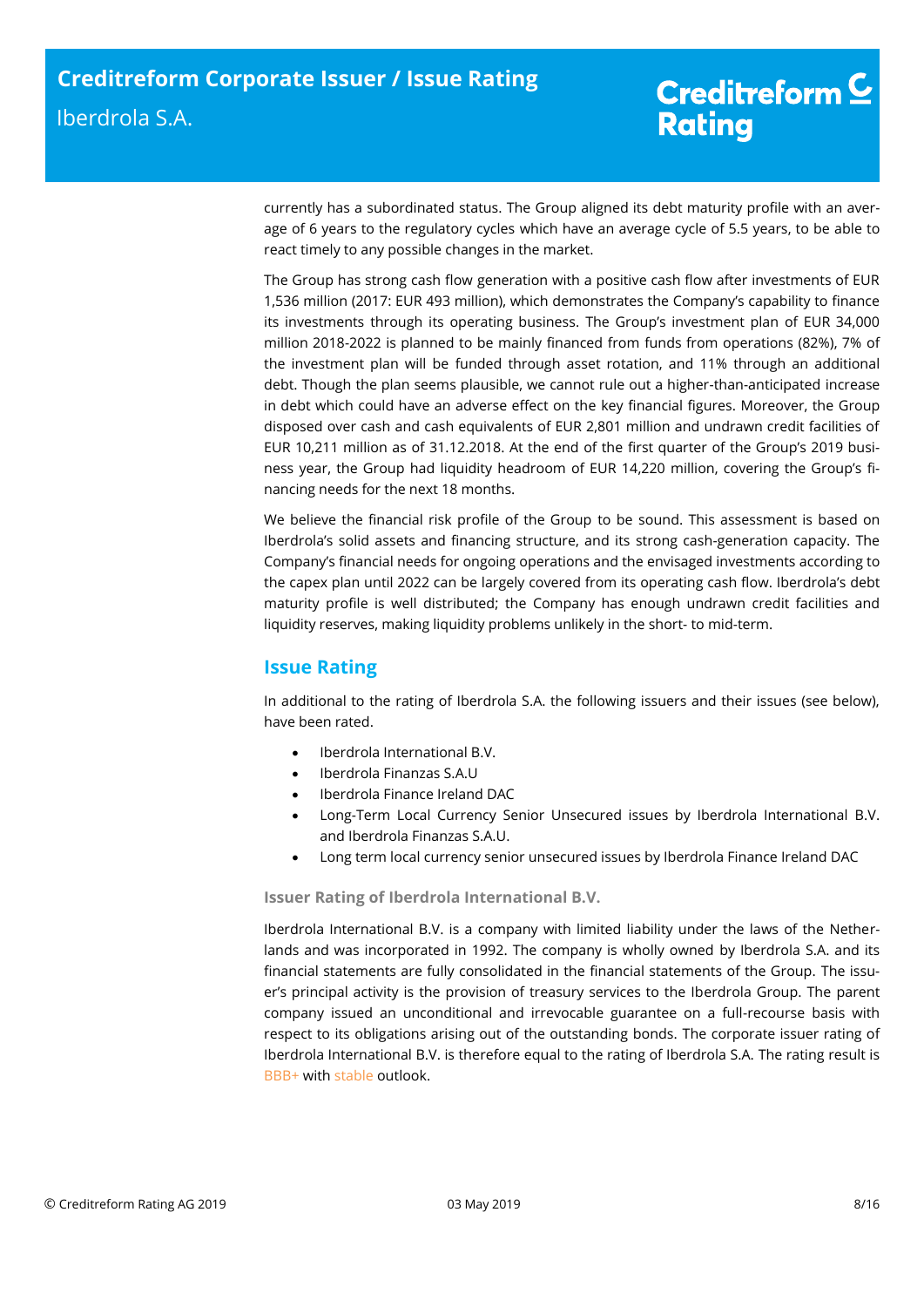## **Issuer Rating of Iberdrola Finanzas S.A.U.**

Iberdrola Finanzas S.A.U. is a company operating under Spanish law and was incorporated in 2005. The company is wholly owned by Iberdrola S.A. and its financial statements are fully consolidated in the financial statements of the Group. The issuer's principal activity is the issuance of preferential shares and other marketable debt instruments in Spanish and foreign organised and secondary markets. Iberdrola S.A. has guaranteed all existing bond issuances amounting to EUR 6.659 million (as of 31.12.2017). Since the guaranteed bond issuances represent all issued debt, the rating of Iberdrola Finanzas S.A.U. is set equal to the rating of Iberdrola S.A. The rating result is therefore BBB+ with stable outlook.

## **Issuer Rating of Iberdrola Finance Ireland DAC**

Iberdrola Finance Ireland DAC is an Irish registered company and was incorporated in 2008. The company is wholly owned by Iberdrola S.A. and its financial statements are fully consolidated in the financial statements of the Group. The issuer's principal activity is to raise financing for the Group by way of debt securities issuances. All the notes issued by Iberdrola Finance Ireland DAC are guaranteed by Iberdrola S.A. The guarantee on the notes by Iberdrola S.A. leaves no net credit risk for the issuer. The corporate issuer rating of Iberdrola Finance Ireland DAC is therefore set equal to the rating of Iberdrola S.A. The rating result is therefore BBB+ with stable outlook.

**Issue Rating of the Long Term Local Currency Senior Unsecured Issues by Iberdrola International B.V. and Iberdrola Finanzas S.A.U.**

This issue rating is exclusively valid for the long-term senior unsecured issues denominated in euros, issued by Iberdrola International B.V. and Iberdrola Finanzas S.A.U. and which are included in the list of ECB-eligible marketable assets. The ECB list of eligible marketable assets can be found on the website of the ECB.

The Notes have been issued within the framework of Iberdrolas S.A.'s EMTN-Program, most recently renewed in August 2018. The issuers in the framework of this program are both Iberdrola International B.V. and Iberdrola Finanzas S.A.U. The total nominal value of the bonds issued must not exceed EUR 20,000 million.

According to the prospectus as of August 2018, the notes benefit from a negative pledge provision, and a cross default clause. A change of control clause is optional in the final terms of the notes. We have assigned the long-term senior unsecured issues issued by Iberdrola International B.V. and Iberdrola Finanzas S.A.U. a rating of BBB+ with stable outlook. This decision is mainly based on the corporate rating of Iberdrola S.A. Other types of debt instruments or issues denominated in other currencies have not been rated by CRA. For a list of all currently valid ratings and additional information, please consult the website of Creditreform Rating AG.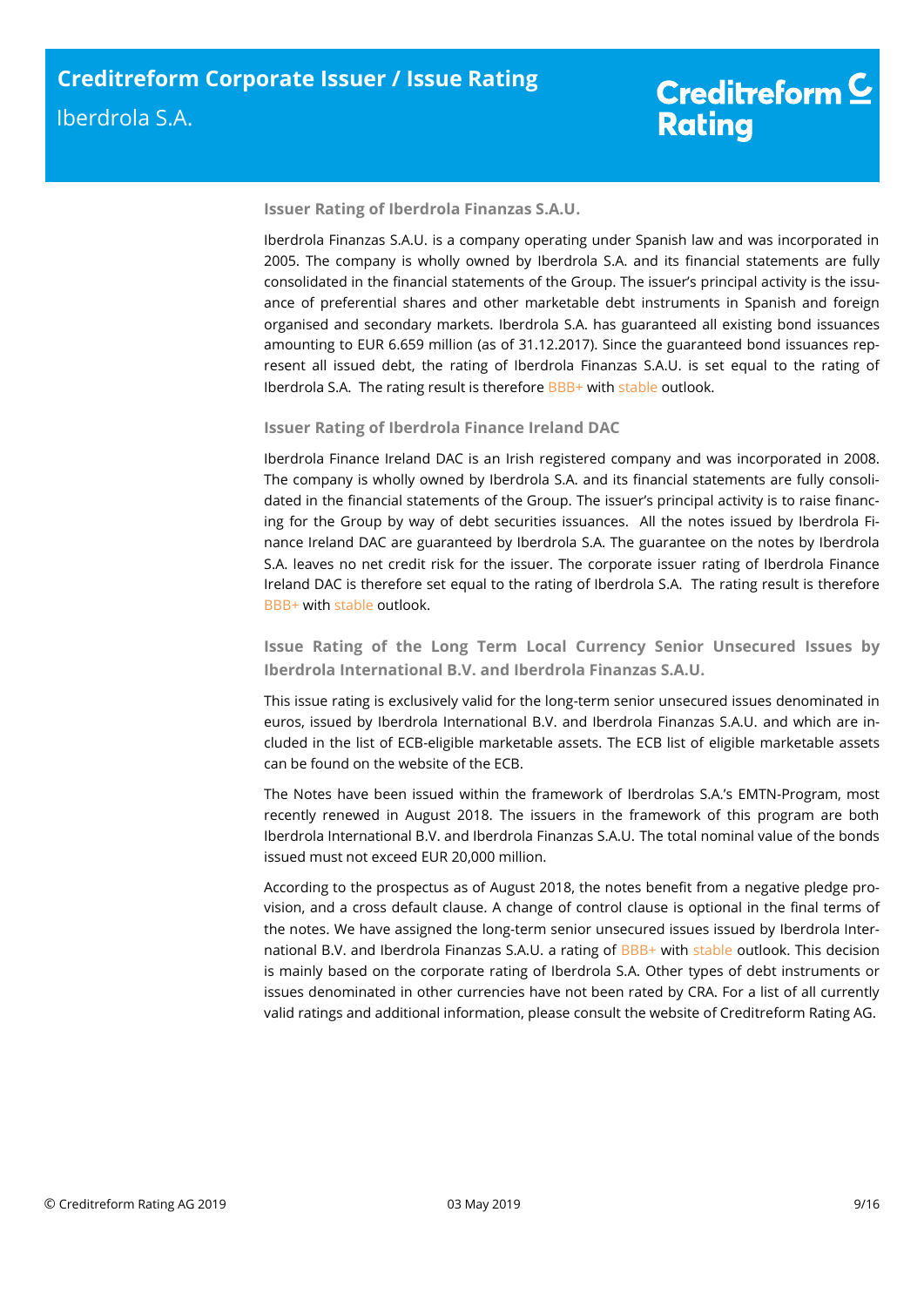**Issue Rating of the Long-Term Local Currency Senior Unsecured Issues by Iberdrola Finance Ireland DAC** 

This issue rating is exclusively valid for the long-term senior unsecured issues denominated in euros, issued by Iberdrola Finance Ireland DAC and which are included in the list of ECBeligible marketable assets. The ECB list of eligible marketable assets can be found on the website of the ECB.

The notes have been issued within the framework of Iberdrola's Global Medium Term Note Program. The last prospectus dates from 29 July 2015 and is currently not valid anymore. The maximum amount issued under this program cannot exceed EUR 1.500 thousand; the issuer in the context of this program is Iberdrola Finance Ireland DAC.

According to the last prospectus, dating from 29 July 2015, the notes benefit from a negative pledge provision and a cross default clause. We have assigned the long-term senior unsecured notes issued by Iberdrola Finance Ireland DAC a rating of BBB+ with stable outlook. This decision is mainly based on the corporate rating of Iberdrola S.A.. Other types of debt instruments or issues denominated in other currencies have not been rated by CRA. For a list of all currently valid ratings and additional information please consult the website of Creditreform Rating AG.

#### **Overview**

Table 3: Overview of CRA Ratings l Source: CRA

| <b>Rating objects</b>                                                                                                     | <b>Detailed Information</b> |               |  |
|---------------------------------------------------------------------------------------------------------------------------|-----------------------------|---------------|--|
|                                                                                                                           | Date                        | <b>Rating</b> |  |
| Iberdrola S.A.                                                                                                            | 03.05.2019                  | BBB+ / stable |  |
| Iberdrola International B.V.                                                                                              | 03.05.2019                  | BBB+ / stable |  |
| Iberdrola Finanzas S.A.U.                                                                                                 | 03.05.2019                  | BBB+ / stable |  |
| Iberdrola Finance Ireland DAC                                                                                             | 03.05.2019                  | BBB+ / stable |  |
| Long-Term-Local-Currency Senior Unsecured Issues issued by<br>Iberdrola International B.V. and Iberdrolas Finanzas S.A.U. | 03.05.2019                  | BBB+ / stable |  |
| Long-Term-Local-Currency Senior Unsecured Issues, issued by<br>Iberdrola Finance Ireland DAC                              | 03.05.2019                  | BBB+ / stable |  |
| Other                                                                                                                     |                             | n.r.          |  |

Table 4: overview of Iberdrola International B.V. and Iberdrola Finanzas S.A.U.'s EMTN Program I Source: Iberdrola S.A.

| <b>Issue Details</b> |                                                              |             |                                     |
|----------------------|--------------------------------------------------------------|-------------|-------------------------------------|
| Volume               | EUR 20.000.000.000                                           | Maturity    | Depending on<br>the respective bond |
| Issuer               | Iberdrola International B.V.<br>Iberdrola Finanzas S.A.U.    | Coupon      | Depending on<br>the respective bond |
| Arrangers            | <b>Barclays</b>                                              | Currency    | Depending on<br>the respective bond |
| Credit Enhancement   | Unconditional and irrevocable<br>guarantee by Iberdrola S.A. | <b>ISIN</b> | Depending on<br>the respective bond |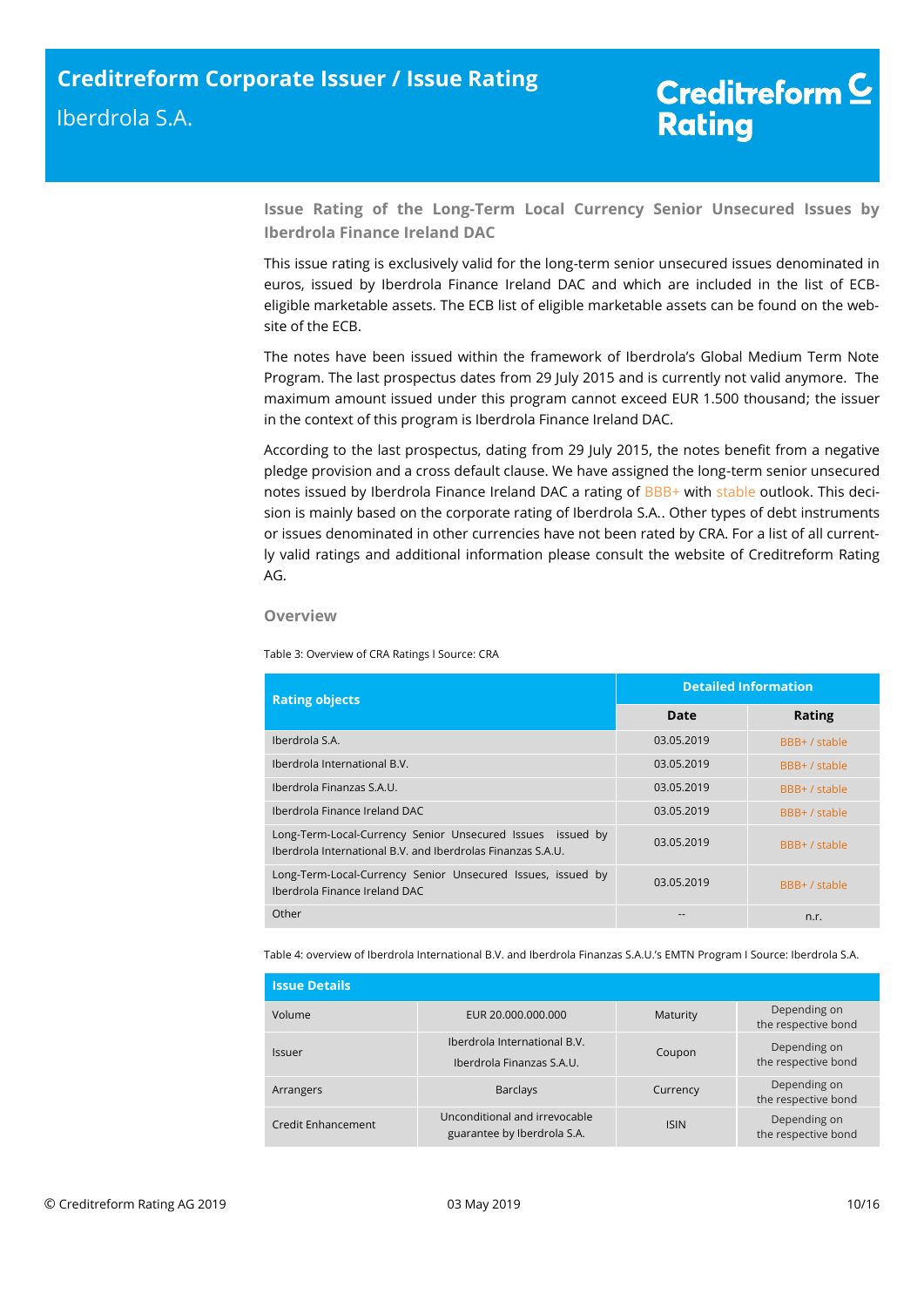Table 5: overview of Iberdrola Finance Ireland's GMTN Program I Source: Iberdrola S.A.

| <b>Issue Details</b>      |                                                              |             |                                     |
|---------------------------|--------------------------------------------------------------|-------------|-------------------------------------|
| Volume                    | EUR 1.500.000.000                                            | Maturity    | Depending on<br>the respective bond |
| Issuer                    | Iberdrola Finance Ireland DAC.                               | Coupon      | Depending on<br>the respective bond |
| Arrangers                 | Santander Global Banking & Mar-<br>kets                      | Currency    | Depending on<br>the respective bond |
| <b>Credit Enhancement</b> | Unconditional and irrevocable<br>guarantee by Iberdrola S.A. | <b>ISIN</b> | Depending on<br>the respective bond |

All future LT LC senior unsecured Notes that will be issued by Iberdrola International B.V., Iberdrola Finanzas S.A.U. or Iberdrola Finance Ireland DAC under the current Guaranteed EMTN and GMTN program, denominated in Euro and included in the list of ECB-eligible marketable assets will, until further notice, receive the same ratings as the current LT LC senior unsecured Notes issued under the EMTN and GMTN program. Notes issued under the program in any currency other than Euro, or other types of debt instruments, have not yet been rated by CRA. For a list of all currently valid ratings and additional information, please consult the website of Creditreform Rating AG.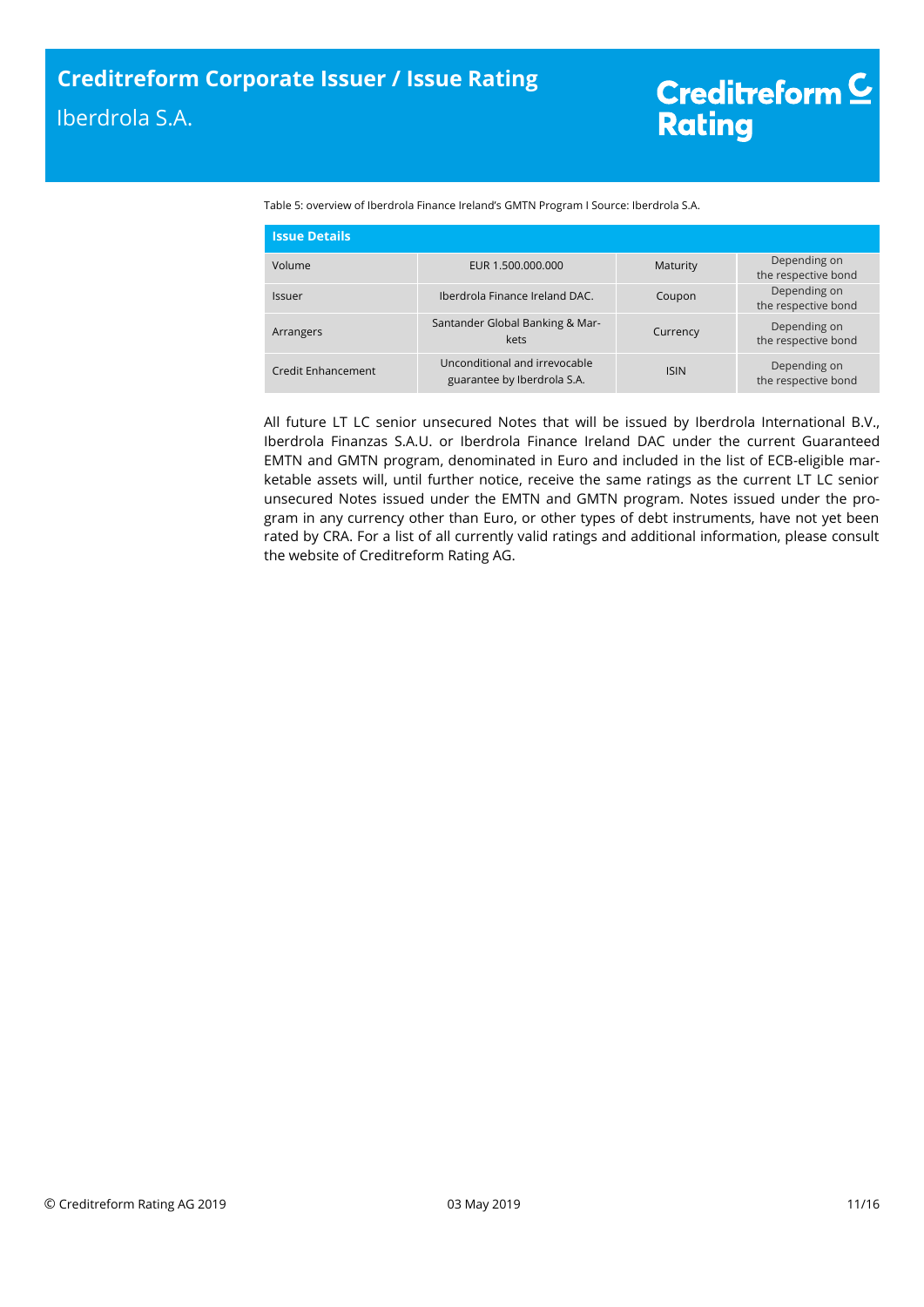# Creditreform <mark>C</mark><br>Rating

# <span id="page-11-0"></span>**Financial ratio analysis**

Table 6: Financial key ratios I Source: Iberdrola S.A. consolidated annual report 2018, structured by CRA

| <b>Asset Structure</b>                      | 2015  | 2016  | 2017  | 2018  |
|---------------------------------------------|-------|-------|-------|-------|
| Fixed asset intensity (%)                   | 86.90 | 86.74 | 84.98 | 84.97 |
| Asset turnover                              | 0.37  | 0.31  | 0.32  | 0.35  |
| Asset coverage ratio (%)                    | 65.55 | 66.29 | 66.20 | 65.09 |
| Liquid funds to total assets (%)            | 1.24  | 1.50  | 3.16  | 2.70  |
| <b>Capital Structure</b>                    |       |       |       |       |
| Equity ratio (%)                            | 44.75 | 44.31 | 42.90 | 43.53 |
| Short-term-debt ratio (%)                   | 22.44 | 21.53 | 21.30 | 15.55 |
| Long-term-debt ratio (%)                    | 12.21 | 13.19 | 13.36 | 11.77 |
| Capital lock-up period (in days)            | 62.33 | 67.36 | 60.93 | 56.49 |
| Trade-accounts-payable ratio (%)            | 5.73  | 5.55  | 5.15  | 5.24  |
| Short-term capital lock-up (%)              | 26.86 | 28.25 | 34.06 | 28.55 |
| Gearing                                     | 1.21  | 1.22  | 1.26  | 1.24  |
| Leverage                                    | 2.37  | 2.25  | 2.29  | 2.31  |
| <b>Financial Stability</b>                  |       |       |       |       |
| Cash flow margin (%)                        | 18.75 | 20.33 | 25.18 | 19.34 |
| Cash flow ROI (%)                           | 6.39  | 6.24  | 7.92  | 6.67  |
| Debt / EBITDA adj.                          | 7.07  | 6.60  | 8.15  | 6.44  |
| Net Debt / EBITDA adj.                      | 6.91  | 6.43  | 7.70  | 6.14  |
| ROCE (%)                                    | 6.63  | 8.29  | 4.52  | 9.00  |
| Debt repayment period                       | 2.33  | 8.04  | 6.35  | 6.75  |
| <b>Profitability</b>                        |       |       |       |       |
| Gross profit margin (%)                     | 42.46 | 46.92 | 44.68 | 45.88 |
| EBIT interest coverage                      | 2.63  | 2.50  | 2.12  | 3.29  |
| EBITDA interest coverage                    | 5.05  | 4.17  | 5.27  | 5.51  |
| Ratio of personnel costs to total costs (%) | 7.61  | 8.07  | 8.71  | 7.50  |
| Ratio of material costs to total costs (%)  | 58.20 | 53.98 | 56.17 | 54.96 |
| Cost income ratio (%)                       | 89.53 | 85.44 | 92.73 | 86.77 |
| Ratio of interest expenses to debt (%)      | 2.85  | 3.65  | 2.42  | 2.82  |
| Return on investment (%)                    | 3.64  | 4.05  | 4.03  | 4.33  |
| Return on equity (%)                        | 6.72  | 6.75  | 7.39  | 7.53  |
| Net profit margin (%)                       | 7.71  | 9.70  | 9.95  | 9.34  |
| Operating margin (%)                        | 12.13 | 16.57 | 9.33  | 15.22 |
| <b>Liquidity</b>                            |       |       |       |       |
| Cash ratio (%)                              | 5.49  | 6.96  | 14.81 | 17.38 |
| Quick ratio (%)                             | 40.63 | 43.36 | 53.91 | 67.81 |
| Current ratio (%)                           | 58.35 | 61.60 | 70.52 | 96.69 |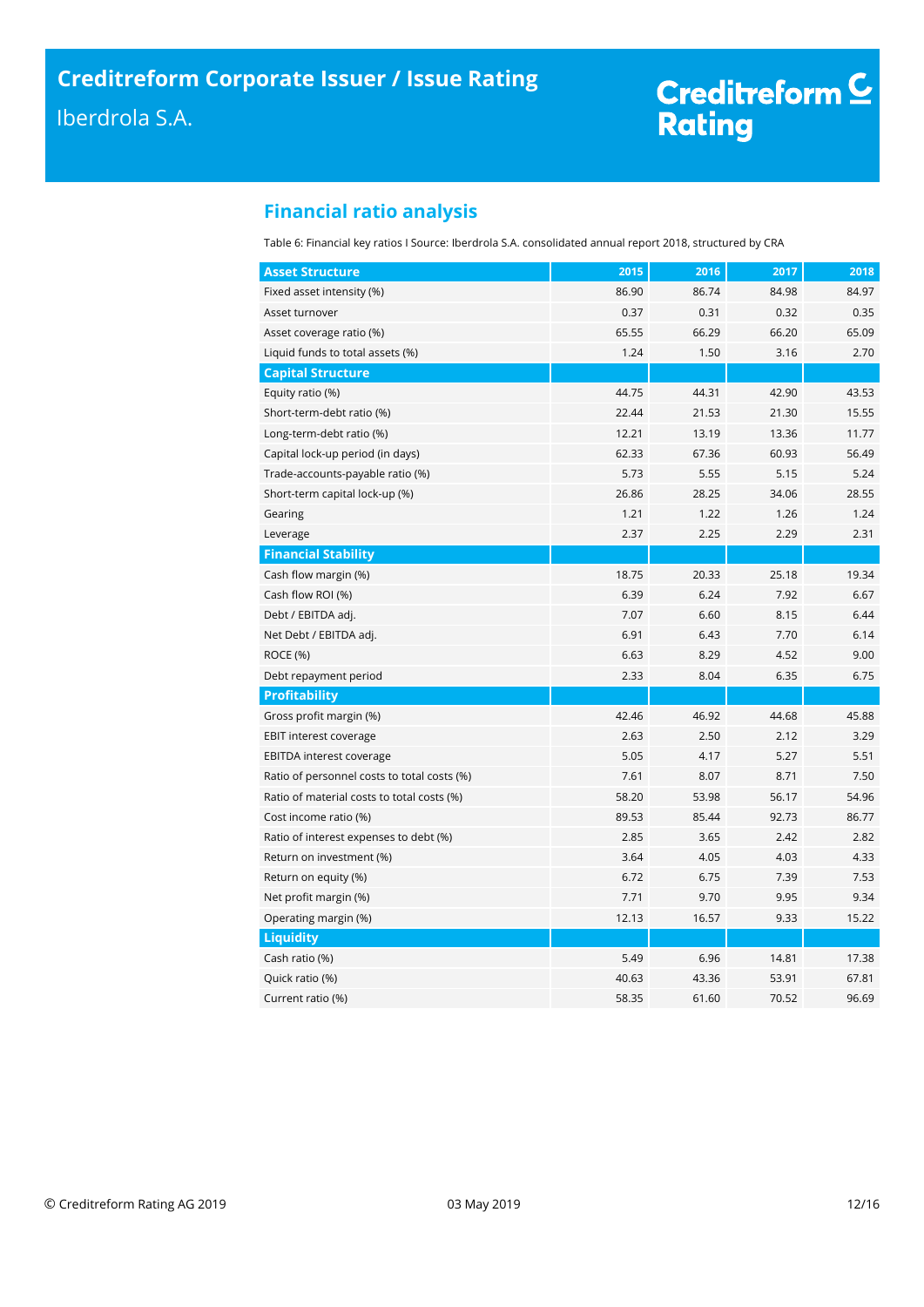# <span id="page-12-0"></span>**Appendix**

**Rating history**

The rating history is available under [https://www.creditreform-rating.de/de/ratings/published](https://www.creditreform-rating.de/de/ratings/published-ratings/)[ratings/](https://www.creditreform-rating.de/de/ratings/published-ratings/)

Table 7: Corporate issuer Rating of Iberdrola S.A. l Source: CRA

| Event          | <b>Rating date</b> | $\blacksquare$ Publication date | <b>Monitoring period</b> | <b>Result</b> |
|----------------|--------------------|---------------------------------|--------------------------|---------------|
| Initial rating | 03.05.2019         | www.creditreform-<br>rating.de  | Withdrawal of the rating | BBB+ / stable |

Table 8: Corporate issuer Rating of Iberdrola International B.V.

| Event          | <b>Rating date</b> | <b>Publication date</b>        | <b>Monitoring period</b> | <b>Result</b> |
|----------------|--------------------|--------------------------------|--------------------------|---------------|
| Initial rating | 03.05.2019         | www.creditreform-<br>rating.de | Withdrawal of the rating | BBB+ / stable |

Table 9: Corporate Issuer Rating of Iberdrola Finanzas S.A.U.

| Event          | <b>Rating date</b> | <b>Publication date</b>        | <b>Monitoring period</b> | <b>Result</b> |
|----------------|--------------------|--------------------------------|--------------------------|---------------|
| Initial rating | 03.05.2019         | www.creditreform-<br>rating.de | Withdrawal of the rating | BBB+ / stable |

Table 10: LT LC Senior Unsecured issues issued by Iberdrola International B.V. and Iberdrola Finanzas S.A.U

| Event          | <b>Rating date</b> | <b>Publication date</b>        | <b>Monitoring period</b> | <b>Result</b> |
|----------------|--------------------|--------------------------------|--------------------------|---------------|
| Initial rating | 03.05.2019         | www.creditreform-<br>rating.de | Withdrawal of the rating | BBB+ / stable |

Table 11: LT LC Senior Unsecured issues issued by Iberdrola Finance Ireland DAC

| Event          | <b>Rating date</b> | <b>Publication date</b>        | <b>Monitoring period</b> | <b>Result</b> |
|----------------|--------------------|--------------------------------|--------------------------|---------------|
| Initial rating | 03.05.2019         | www.creditreform-<br>rating.de | Withdrawal of the rating | BBB+ / stable |

## **Regulatory requirements**

The present rating is an unsolicited rating. Creditreform Rating AG was not commissioned by the Issuer with the preparation of the rating. The present analysis was prepared on a voluntary basis.

The rating is based on the analysis of published information and on internal evaluation factors. The quantitative analysis is primarily based on the last annual report of the Issuer, the basis prospectuses, and on press releases of the company. The information and documents meet the requirements and are in accordance with the published Creditreform Rating AG's rating methodology.

The rating was conducted on the basis of Creditreform Rating´s "Corporate Issue Ratings" methodology and the "Corporate Issuer Rating" methodology. A complete description of Creditreform Rating´s rating methodologies is published on the following internet page: www.creditreform-rating.de.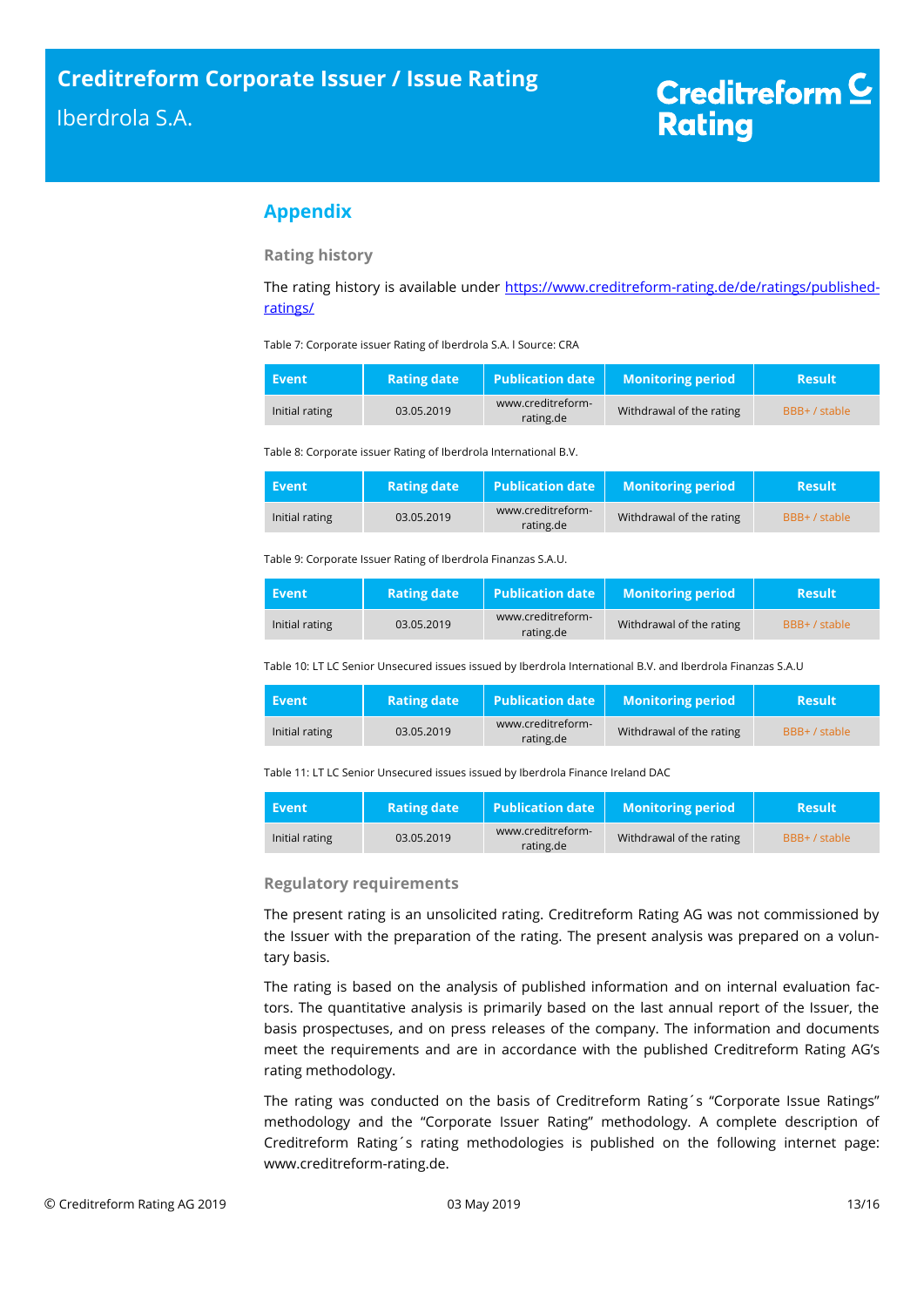The documents submitted and information gathered were sufficient to meet the requirements of Creditreform Rating AG's rating methodology. A complete description of Creditreform Rating´s rating methodologies and Creditreform`s basic document "Rating Criteria and Definitions" is published on the following internet page: [www.creditreform-rating.de/](http://www.creditreform-rating.de/)en/regulatoryrequirements/

This rating was carried out by analysts Rudger van Mook (r.vanmook@creditreform-rating.de) and Elena Alexeenco (e.alexeenco@creditreform-rating.de), both located in Neuss, Germany. A management meeting did not take place.

The rating was presented to the rating committee on 03 May 2019. The Company examined the rating report prior to publication and was given at least one full working day to appeal the rating committee's decision and to provide additional information. The rating decision was not amended following this examination.

The rating will be monitored until CRA removes the rating and sets it to non-rated (n.r.).

In 2011 Creditreform Rating AG was registered within the European Union according to EU Regulation 1060/2009 (CRA-Regulation). Based on the registration Creditreform Rating AG (CRA) is allowed to issue credit ratings within the EU and is bound to comply with the provisions of the CRA-Regulation.

## Please note:

This report exists in an English version only. This is the only binding version.

## **Conflict of interests**

No conflicts of interest were identified during the rating process that might influence the analyses and judgements of the rating analysts involved or any other natural person whose services are placed at the disposal or under the control of Creditreform Rating AG and who are directly involved in credit rating activities or in approving credit ratings and rating outlooks.

In the event of providing ancillary services to the rated entity, CRA will disclose all ancillary services in the credit rating report.

## **Rules on the presentation of credit ratings and rating outlooks**

The approval of credit ratings and rating outlooks follows our internal policies and procedures. In line with our 'Rating Committee' policy, all credit ratings and rating outlooks are approved by a rating committee based on the principle of unanimity.

To prepare this credit rating, CRA has used following substantially material sources:

## Corporate Issuer rating:

- 1. Annual report
- 2. Website
- 3. Internet research

## Corporate Issue rating:

1. Issuer corporate rating incl. information used for the Issuer corporate rating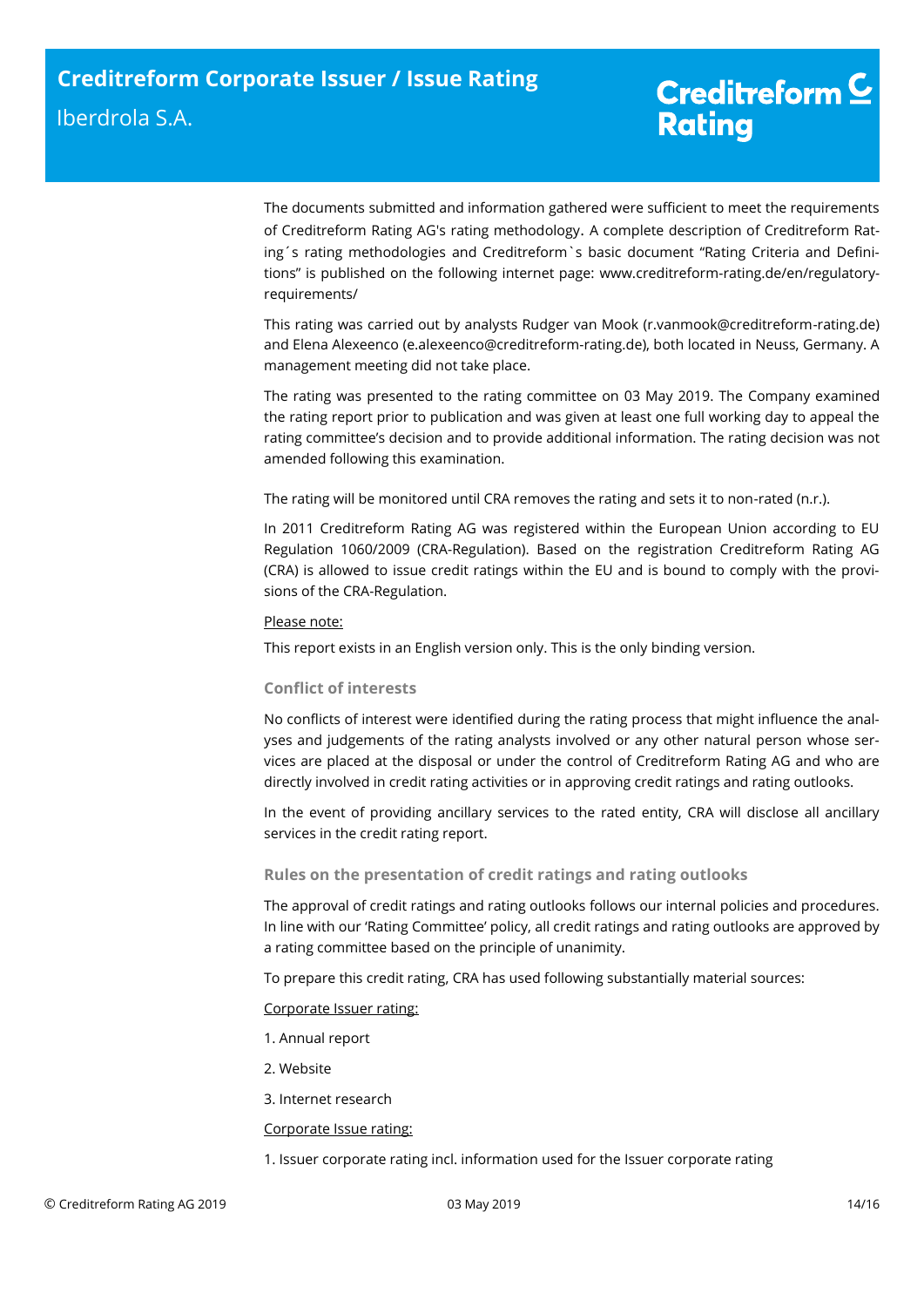#### 2. Documents on issues / instruments

There are no other attributes and limitations of the credit rating or rating outlook other than those displayed on the CRA website. Furthermore, CRA considers as satisfactory the quality and extent of information available on the rated entity. With respect to the rated entity, Creditreform Rating AG regarded available historical data as sufficient.

Between the time of disclosure of the credit rating to the rated entity and the public disclosure, no amendments were made to the credit rating.

The 'Basic Data' information card indicates the principal methodology or version of methodology that was used in determining the rating, with a reference to its comprehensive description.

In cases where the credit rating is based on more than one methodology or where reference only to the principal methodology might cause investors to overlook other important aspects of the credit rating, including any significant adjustments and deviations, Creditreform Rating AG explains this fact in the credit rating report and indicates how the different methodologies or other aspects are taken into account in the credit rating. This information is integrated in the credit rating report.

The meaning of each rating category, the definition of default or recovery and any appropriate risk warning, including a sensitivity analysis of the relevant key rating assumptions such as mathematical or correlation assumptions, accompanied by worst-case scenario credit ratings and best-case scenario credit ratings are explained.

The date at which the credit rating was initially released for distribution and the date when it was last updated, including any rating outlooks, is indicated clearly and prominently in the 'Basic Data' card as a "rating action"; initial release is indicated as "initial rating", other updates are indicated as an "update", "upgrade" or "downgrade", "not rated", "confirmed", "selective default" or "default".

In the case of a rating outlook, the time horizon is provided during which a change in the credit rating is expected. This information is available within 'Basic Data' information card.

In accordance with Article 11 (2) EU-Regulation (EC) No 1060/2009, a registered or certified credit rating agency shall make available, in a central repository established by ESMA, information on its historical performance data including the rating transition frequency and information about credit ratings issued in the past and on their changes. Requested data are available at the ESMA website: https://cerep.esma.europa.eu/cerep-web/statistics/defaults.xhtml.

An explanatory statement of the meaning of Creditreform`s default rates are available in the credit rating methodologies disclosed on the website.

## **Disclaimer**

Any rating performed by Creditreform Rating AG is subject to the Creditreform Rating AG Code of Conduct which has been published on the web pages of Creditreform Rating AG. In this Code of Conduct, Creditreform Rating AG commits itself – systematically and with due diligence – to establish its independent and objective opinion as to the sustainability, risks and opportunities concerning the enterprise or the issue under review.

Future events are uncertain, and forecasts are necessarily based on assessments and assumptions. This rating is therefore no statement of fact, but an opinion. For this reason, Creditre-